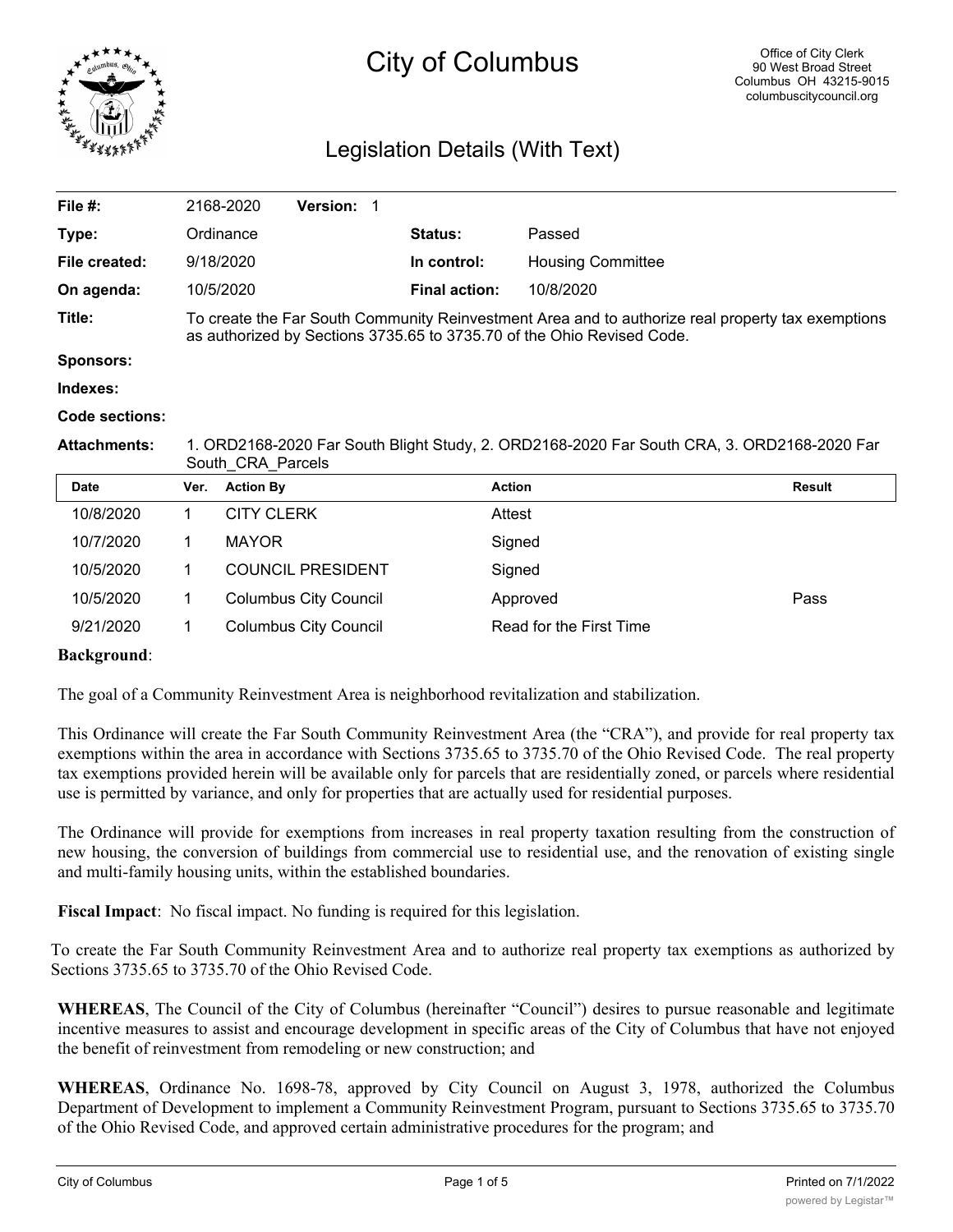#### **File #:** 2168-2020, **Version:** 1

**WHEREAS**, the Council adopted the revised changes to the City's residential tax incentive policy in July 2018 by adopting Ordinance 2184-2018, thereby codifying Chapter 4565 of the Columbus City Code; and

**WHEREAS**, the Director of Development shall designate the CRA as Market Ready, Ready for Revitalization, or Ready for Opportunity (the "Area Designations") as provided in Chapter 4565; and

**WHEREAS**, specific terms and requirements for the CRA will adhere to the requirements of Chapter 4565, including all requirements specific to the Area Designation assigned to the CRA; and

**WHEREAS**, a survey of housing (see Exhibit A) and a list of parcels (see Exhibit C) as required by Ohio Revised Code (ORC) Section 3735.66 has been prepared for this proposed CRA; and

**WHEREAS**, the remodeling of existing structures for residential use and construction of new residential structures in this Community Reinvestment Area would serve to encourage economic stability, maintain real property values, and generate new employment opportunities; and

**WHEREAS**, the remodeling of existing structures for residential use and the construction of new residential structures in this Community Reinvestment Area constitutes a public purpose for which real property exemptions may be granted; and

**WHEREAS**, the proposal is a public/private partnership intended to promote and expand conforming uses in the designated area,

# **NOW, THEREFORE**,

# **BE IT ORDAINED BY THE COUNCIL OF THE CITY OF COLUMBUS:**

- **Section 1.** The area depicted in Exhibit B constitutes an area in which housing facilities or structures of historical significance are located and new housing construction and repair of existing facilities or structures are discouraged.
- **Section 2.** Pursuant to ORC Section 3735.66, the Far South Community Reinvestment Area boundary is hereby established in the following described area:

**North:** Bounded by Phelps Road from Claude Drive to the intersection with Dolby Drive. Then Dolby Drive from the intersection with Phelps Road to S. High Street. Then Southgate Drive from S. High Street to Parsons Avenue. **East:** Parsons Avenue

**South:** I-270 **West:** Scioto River

In addition to this description of the boundaries, the Community Reinvestment Area is also approximately depicted as the area on the map marked Exhibit B, attached to this Ordinance, and on the list of parcel numbers marked Exhibit C, both of which are incorporated herein. In the event that an owner of a parcel within the Community Reinvestment Area combines the parcel within the Community Reinvestment Area with adjoining parcel(s) outside the Community Reinvestment Area, the resultant combined parcel shall be deemed to be within the Community Reinvestment Area only if (1) the parcel that was within the Community Reinvestment Area prior to the parcel combination constitutes at least fifty percent of the total parcel area of the combined parcel; (2) the parcels were combined into the parcel number listed in Exhibit C to be included in the Community Reinvestment Area; and (3) the parcel(s) that were combined with the parcel inside of the Community Reinvestment Area are all contiguous with and adjacent to the parcel within the Community Reinvestment Area.

Only properties that are residentially zoned pursuant to the Columbus City Codes or are located on a parcel for which a variance permitting residential use has been granted will be eligible for exemptions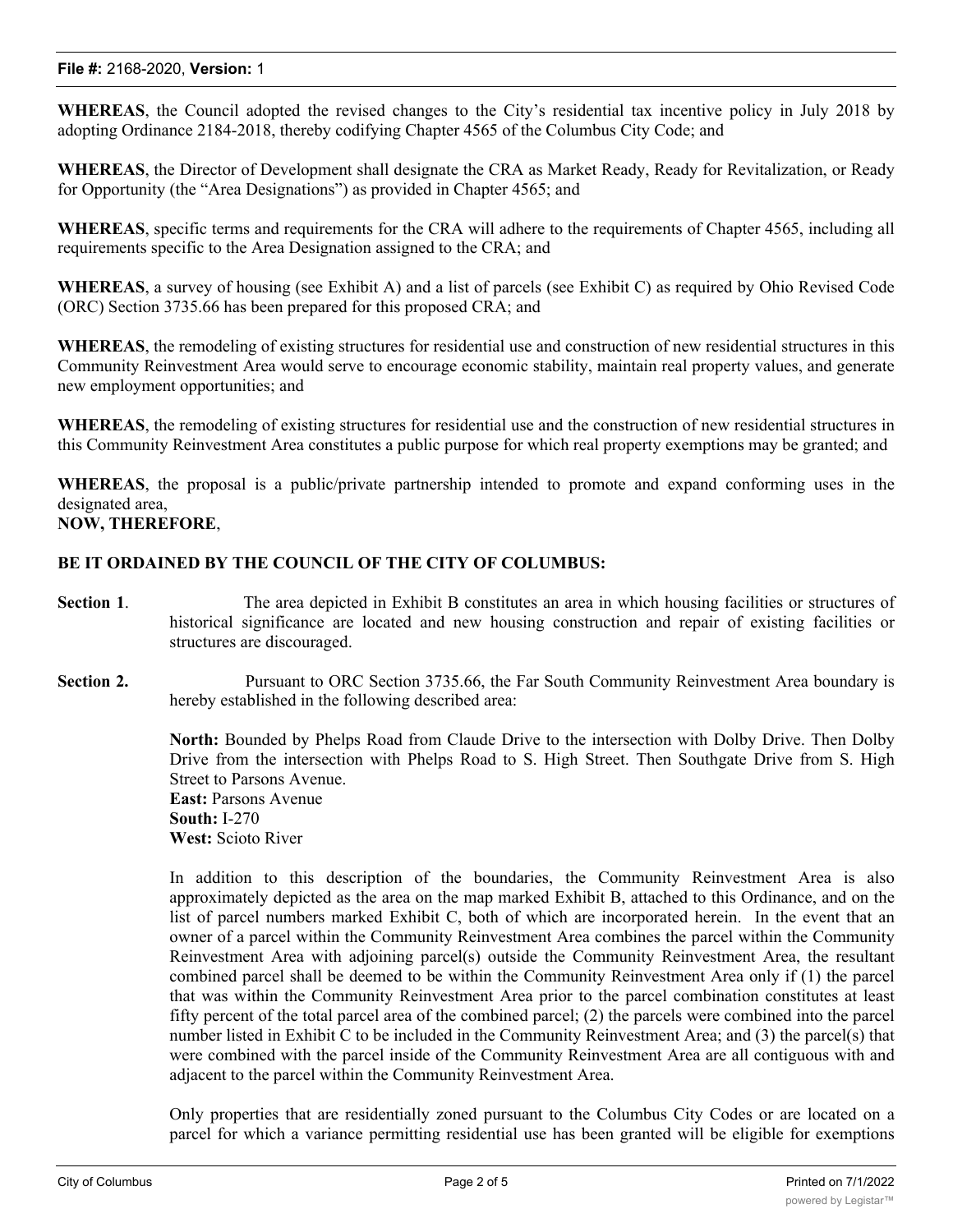under this program. For purposes of ORC Sections 3735.65 to 3735.70, rental housing, including without limitation rental housing located in a structure containing multiple residential housing units, is classified as residential.

- **Section 3.** A tax exemption on the assessed valuation of new structure(s) or in the increased assessed valuation of existing structure(s) after remodeling, resulting from improvements as described herein shall be granted upon proper application by the property owner, filed with the Housing Officer no later than two years after construction completion, and certification thereof by the designated Housing Officer for the following periods:
	- (a) For a development project that consists of remodeling structures containing not more than three (3) family units:

One hundred percent (100%) for fifteen (15) years if the area is designated Ready for Opportunity, Ready for Revitalization, or Market Ready.

(b) For construction of a new development project containing not more than three (3) family units:

• One hundred percent (100%) for fifteen (15) years if the area is designated Ready for Opportunity or Ready for Revitalization.

- If the area is designated Market Ready, one hundred percent (100%) for fifteen years only if all units within the development project are Affordable Housing Units (as the term Affordable Housing Unit is defined in Section  $4565.02(A)$ , with the exemption revocable upon transfer of title to the structure or any of the units if not in conformity with deed restrictions for affordability. For development projects containing three (3) family units, one (1) Affordable Housing Unit must be affordable to occupants whose annual household income is up to eighty percent (80%) AMI, and two (2) Affordable Housing Units must be affordable to occupants who annual household income is up to one hundred percent (100%) AMI. For development projects containing two (2) family units, one (1) Affordable Housing Unit must be affordable to occupants whose annual household income is up to eighty percent (80%) AMI, and one (1) Affordable Housing Unit must be affordable to occupants who annual household income is up to one hundred percent (100%) AMI. For structures that constitute one affordable housing unit, the Affordable Housing Unit must be affordable to occupants whose annual household income is up to eighty percent (80%) AMI.
- (c) For remodeling of a development project or construction of a new development project containing four (4) or more family units:
- One hundred percent (100%) for fifteen (15) years if the area is designated Ready for Opportunity.
- One hundred percent (100%) for fifteen (15) years if the area is designated Ready for Revitalization or Market Ready, subject to and contingent upon the owner of the structure and the City entering into a written agreement as described in Section 4565.07 or 4565.08, prior to the commencement of construction.

Designation of the Far South Community Reinvestment Area as a Ready for Opportunity Area, a Ready for Revitalization Area, or a Market Ready Area shall be made by the Development Director pursuant to Section 4565.03.

The tax exemptions provided for herein shall further be governed by the terms and conditions contained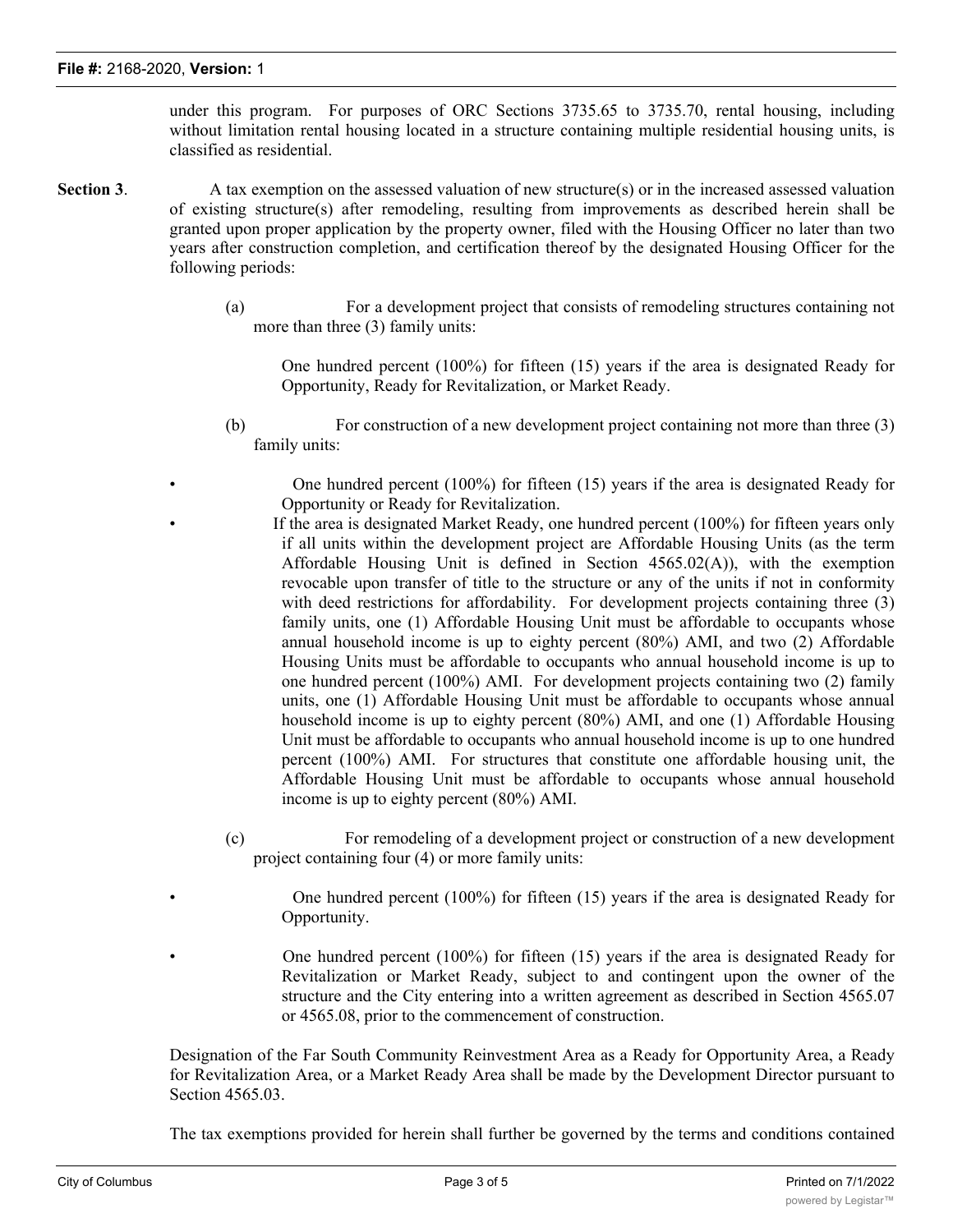in Chapter 4565 of the Columbus City Codes, including any amendments thereto, as well as the requirements contained in Sections 3735.65 to 3735.70 of the Ohio Revised Code, including the minimum investment requirements set forth therein. For a remodeling development project, including one with multiple structures, the cost of remodeling of any structure containing not more than two (2) family units must be at least two thousand five hundred dollars (\$2500) or twenty percent (20%) of the assessed value of the structure, whichever is more. For a remodeling development project, including one with multiple structures, the cost of remodeling any structure containing more than two (2) family units must be at least five thousand dollars (\$5000) or twenty percent (20%) of the assessed value of the structure, whichever is more.

- **Section 4.** Any owner of a property within the designated Community Reinvestment Area that entered into an economic development agreement with the City of Columbus that was executed and approved by City Council on or before the effective date of Ordinance 2184-2018 may apply for and will be granted an exemption under this program pursuant to the terms and conditions specified in the applicable economic development agreement notwithstanding any conflicts between the terms and conditions of the economic development agreement and Section 3 herein or Chapter 4565 of the Columbus City Codes.
- **Section 5.** A pre-application may be required to ensure the compatibility with neighborhood plans and to insure the maintenance of existing streetscape lines, style, scale setbacks and landscaping features compatible with neighborhood.

The tax exemption provided hereunder is senior to any tax exemption provided pursuant to Ohio Revised Code Sections 5709.40 or 5709.41.

- **Section 6.** For purposes of this Ordinance and Sections 3735.65 through 3735.70, inclusive, of the Revised Code, a multiple unit structure or remodeling is hereby deemed to be a "residential" structure or remodeling. The term "multiple unit" shall mean a structure or remodeling incorporating both residential and commercial uses, provided, however, that only those portions of the structure or remodeling that are used for residential purposes will qualify for the abatement under this Ordinance. The entire structure does not need to be abated or qualify for abatement in order for the abatement to apply to the qualifying portions of the structure. Abatements may be claimed for, and will only apply to portions of a structure meeting the required criteria.
- **Section 7.** That City Council reserves the right to re-evaluate the designation of the Far South Community Reinvestment Area after December 31, 2028, at which time Council may direct the Housing Officer not to accept any applications for exemptions as directed in Section 3735.67 of the Ohio Revised Code.
- **Section 8.** That a Community Reinvestment Area Housing Council shall be created, consisting of two members appointed by the Mayor of the City of Columbus, two members appointed by the Council of the City of Columbus and one member appointed by the Development Commission of Columbus. The majority of those members shall then appoint two additional members who shall be residents within the City of Columbus. Terms of the members of the Council shall be for three years. An un-expired term resulting from a vacancy in the Council shall be filled in the same manner as the initial appointment was made for the remainder of the term of the vacated seat.
- **Section 9.** The Community Reinvestment Area Housing Council shall make an annual inspection of the properties within the district for which an exemption has been granted under Section 3735.66 of the ORC. The council shall also hear appeals under 3735.70 of the ORC.
- **Section 10.** The Clerk of this Council of the City of Columbus is directed to cause notice of the passage of this Ordinance to be published in a newspaper of general circulation in the City once a week for two consecutive weeks immediately following its passage, as required by Section 3735.66 of the Ohio Revised Code.